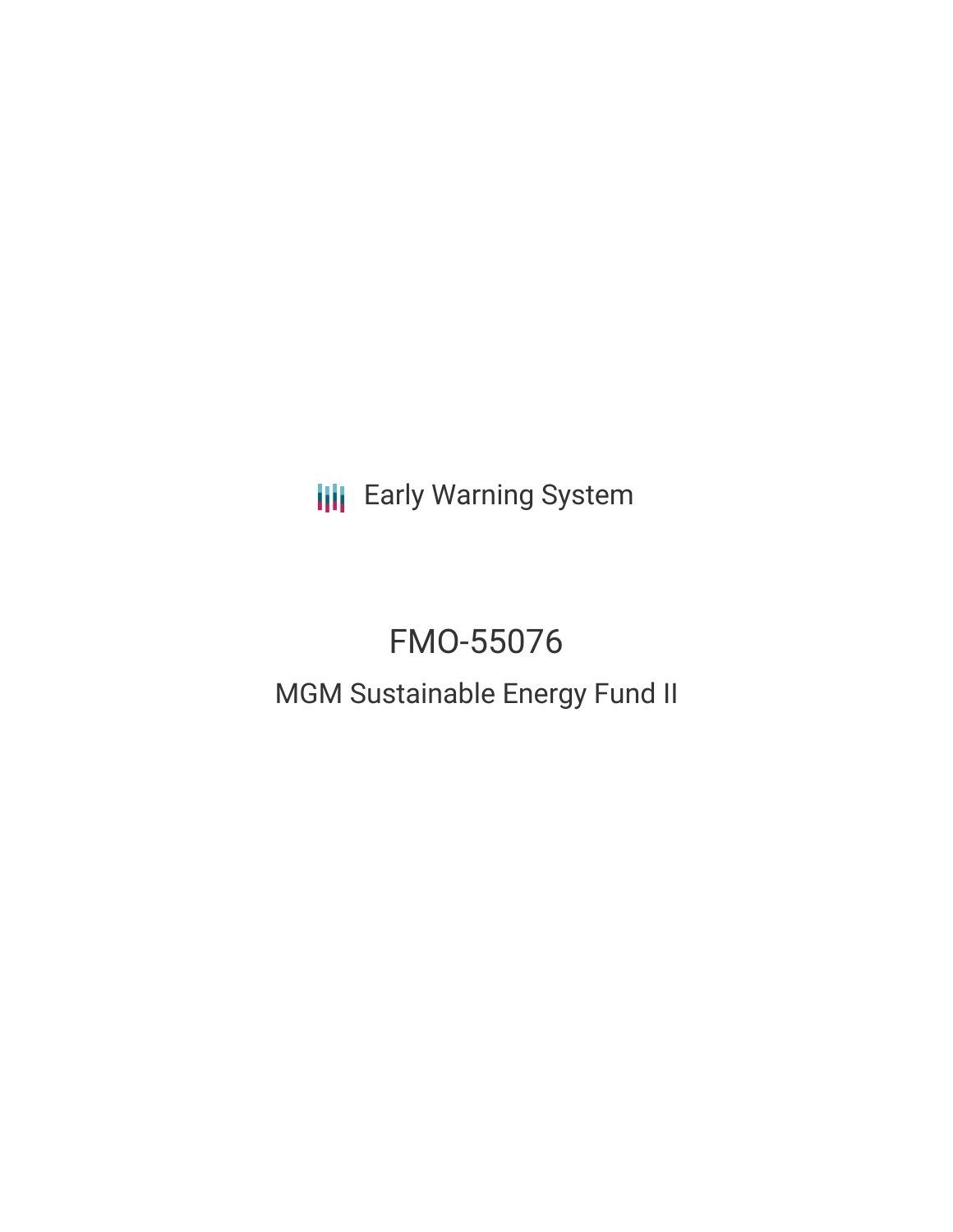

#### **Quick Facts**

| <b>Financial Institutions</b>  | Netherlands Development Finance Company (FMO) |
|--------------------------------|-----------------------------------------------|
| <b>Bank Risk Rating</b>        | A                                             |
| <b>Borrower</b>                | Regional                                      |
| <b>Sectors</b>                 | Energy, Industry and Trade                    |
| Investment Type(s)             | Fund, Loan                                    |
| <b>Investment Amount (USD)</b> | \$15.00 million                               |
| <b>Loan Amount (USD)</b>       | \$10.00 million                               |
| <b>Project Cost (USD)</b>      | \$150,00 million                              |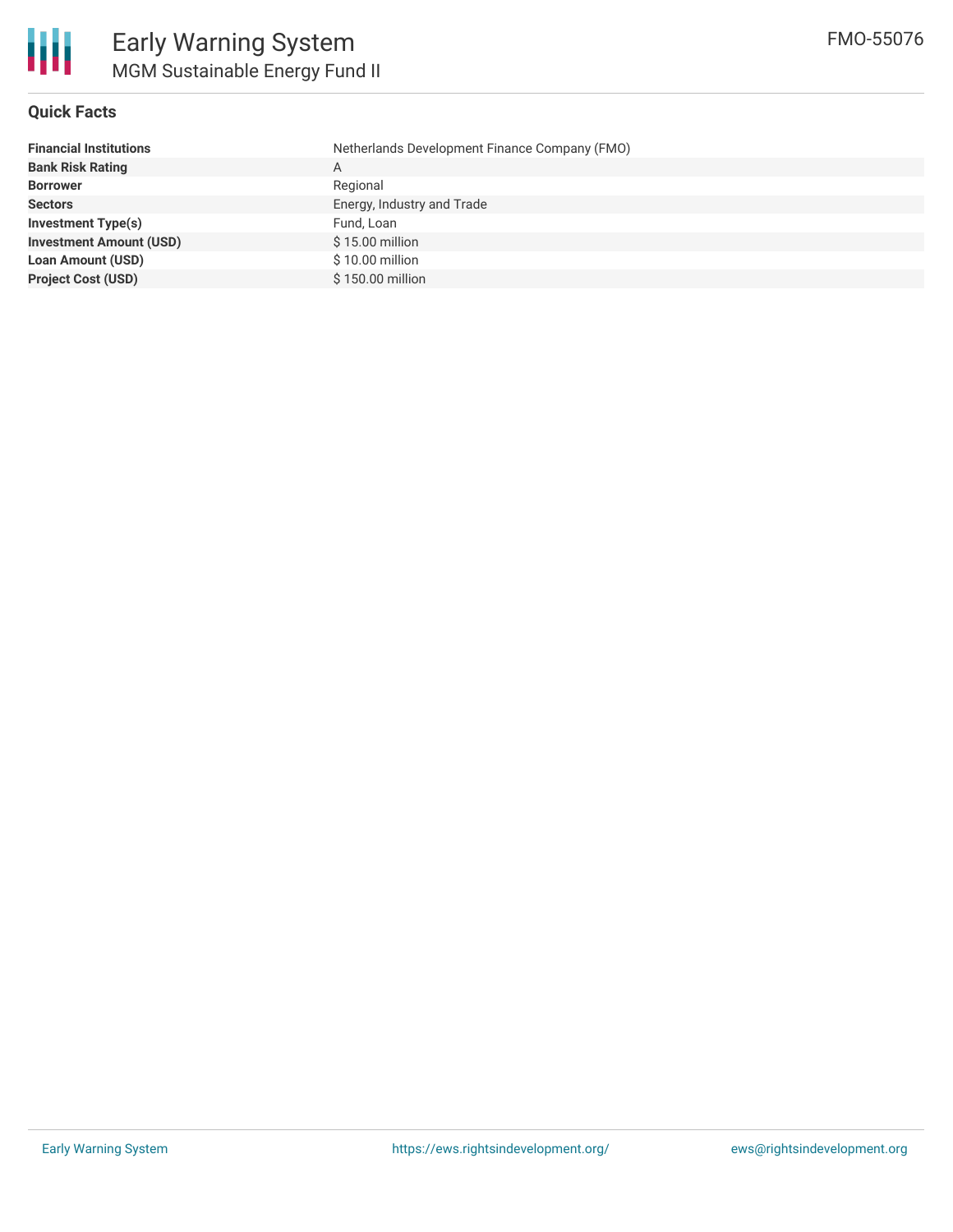

#### **Project Description**

MSEFII ("the Fund") will follow-up on the work of its predecessor fund, MSEF I, and build on its experience, infrastructure and network in the region.

The Fund's investment strategy is twofold. Firstly, it will invest ca. 65% of its capital in Energy Efficiency projects: the returns of these investments are driven by energy savings. These projects are mainly focussed on the commercial & industrial sector: energy saving at hotels, industries, large buildings (warehouses, supermarkets etc.). Second, it will invest ca. 35% of its capital in Renewable Energy projects, like solar PV, wind and small-scale hydro projects. Just like the Energy Efficiency projects, the Renewable Energy projects are located in Latin America, in amongst others, Colombia, Costa Rica, Panama, Mexico etc.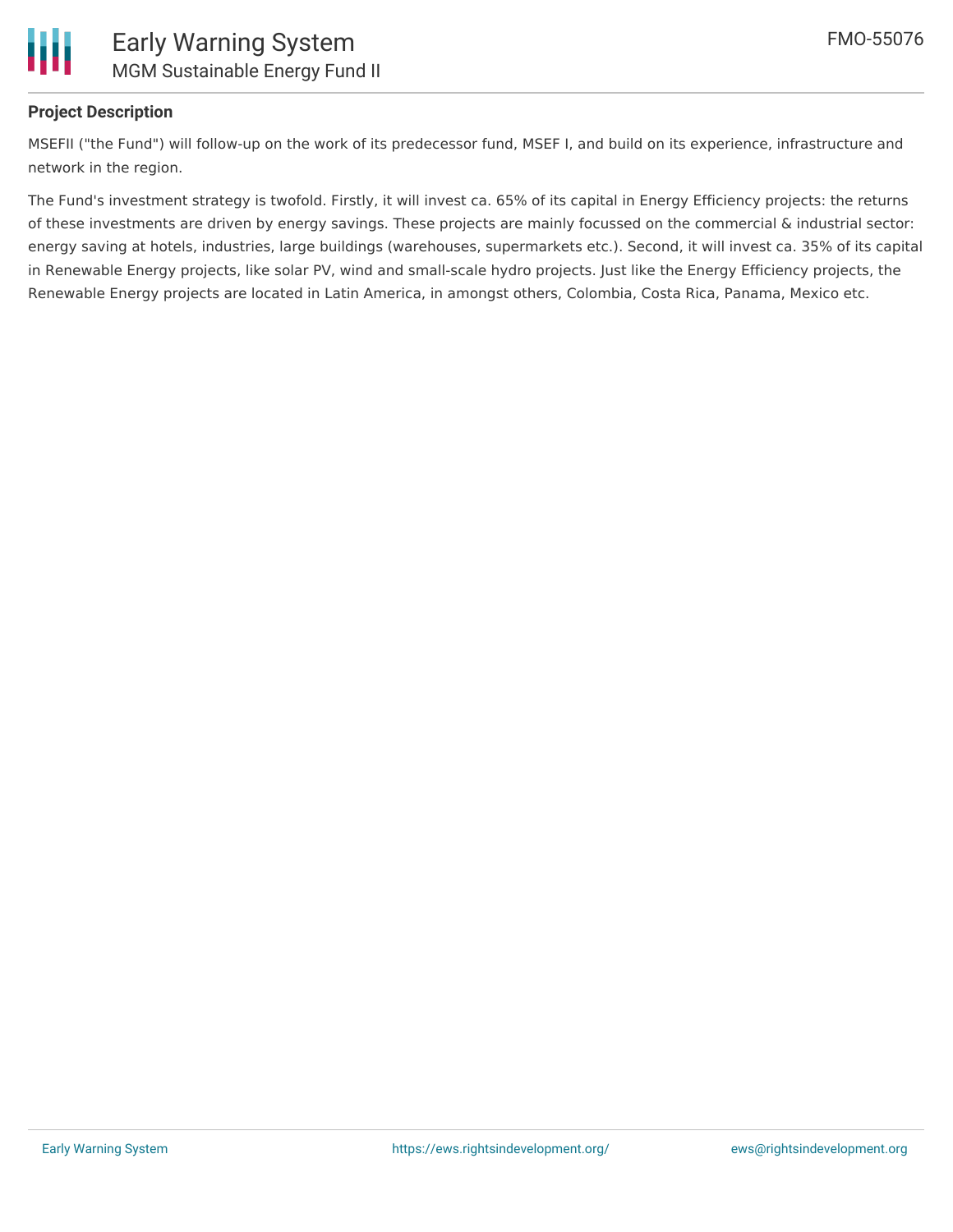#### **Investment Description**

Ш

Netherlands Development Finance Company (FMO)

### **Financial Intermediary**

Financial Intermediary: A commercial bank or financial institution that receives funds from a development bank. A financial intermediary then lends these funds to their clients (private actors) in the form of loans, bonds, guarantees and equity shares. Financial intermediaries include insurance, pension and equity funds. The direct financial relationship is between the development bank and the financial intermediary.

MGM INNOVA [CAPITAL](file:///actor/1495/) LLC (Financial Intermediary)